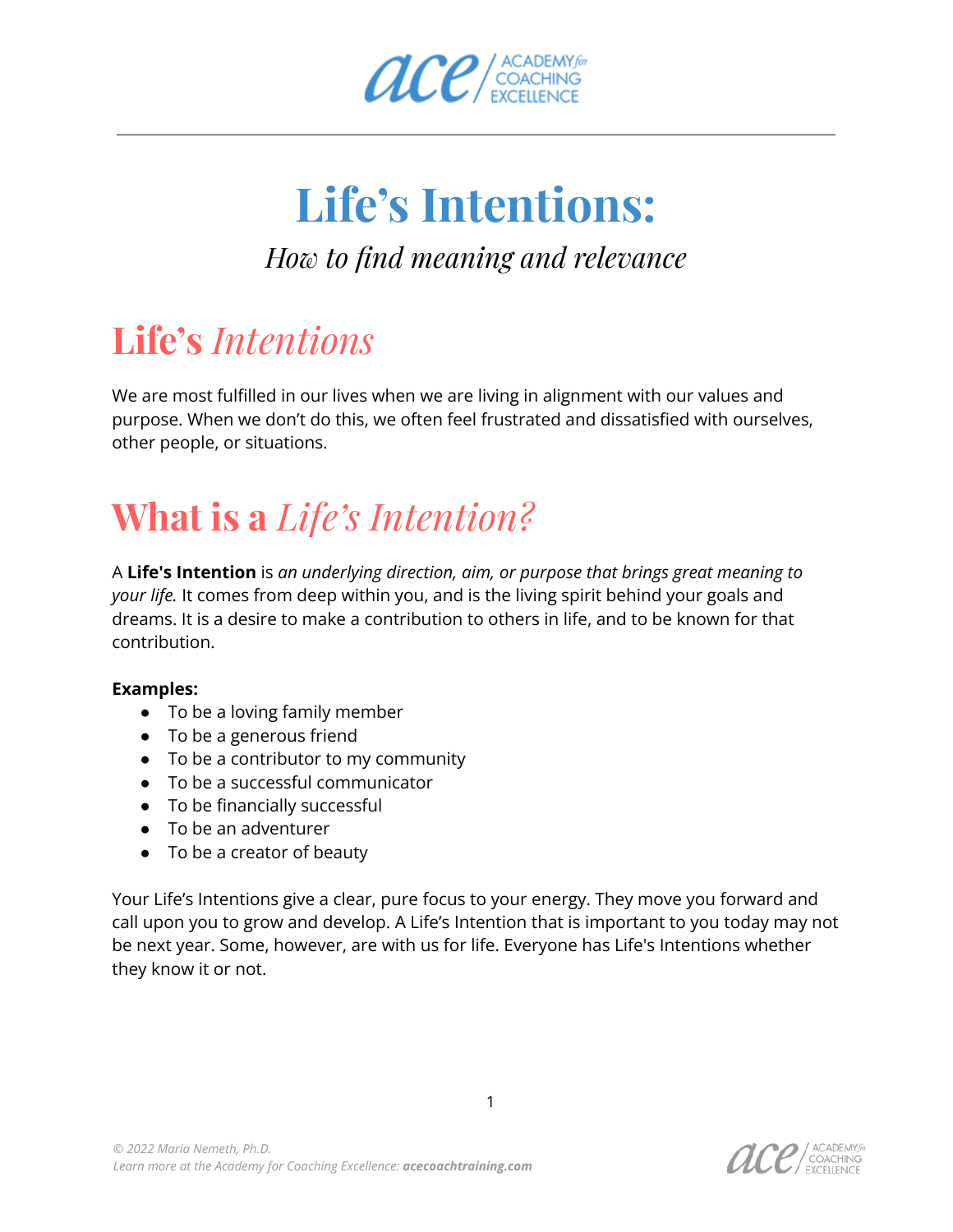### **The key to** *success*

**The key to success is** to know clearly what is important to you, and to learn how to demonstrate it in Physical Reality.

### **The definition of** *success*

*Doing what you said you would do, consistently, with clarity, focus, ease, and grace!*

Where *clarity* is all about seeing clearly what's really important to you in life (see the Life's Intentions Inventory below).

**Focus** is about focusing your attention upon what's important to you without being distracted.

**Ease** is about learning to take small sweet steps toward your goal, so that you don't wear yourself out by trying to do too much, too soon!

**Grace** is about appreciating the blessings that are already there, surrounding you. The gateway to grace is *gratitude.*